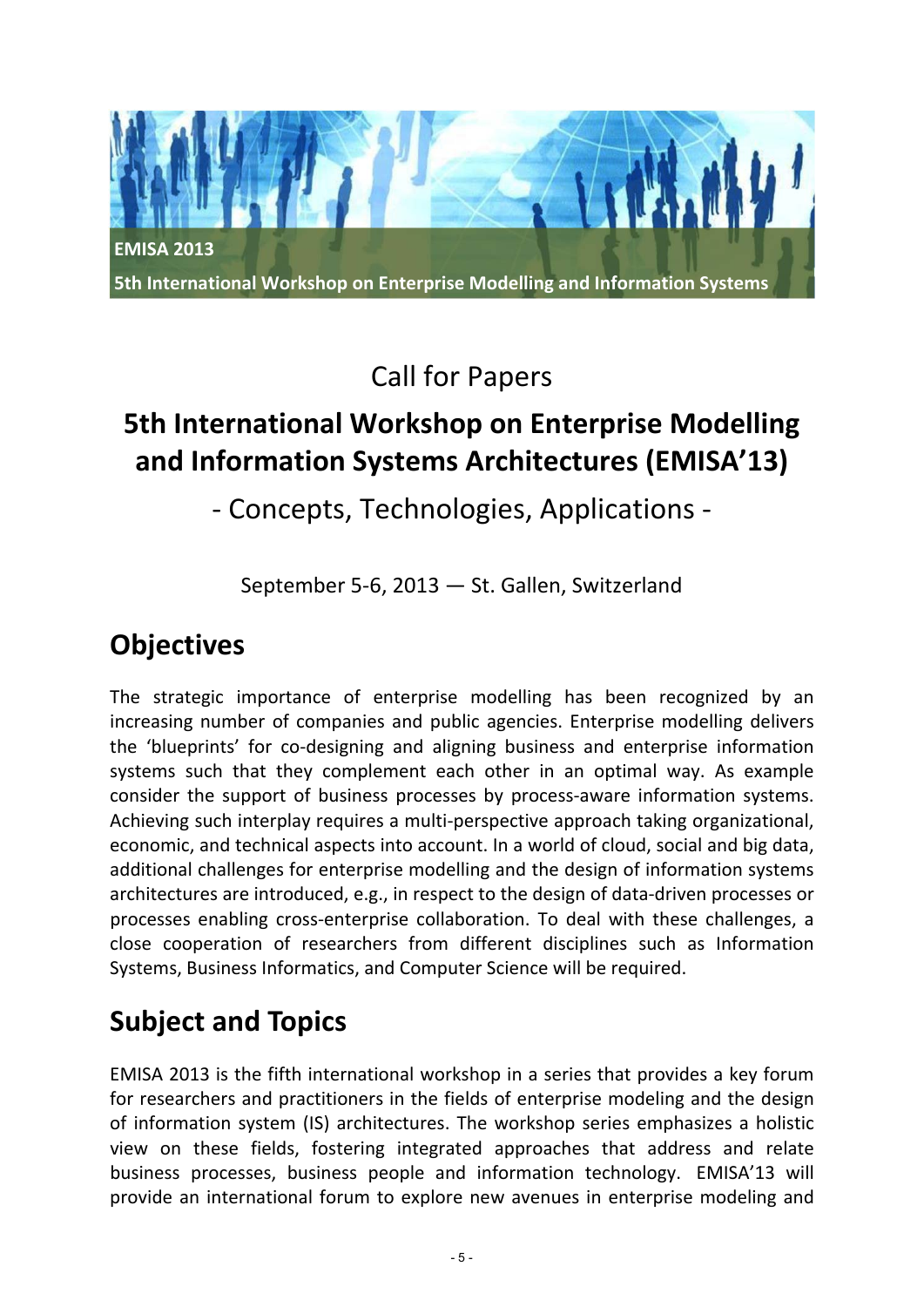the design of IS architectures by combining the contributions of different schools of Information Systems, Business Informatics, and Computer Science.

The EMISA'13 workshop is open for a broad range of subjects and welcomes scientific submissions as well as experience papers on enterprise modeling and information systems architectures.

Possible topics include, but are not limited to:

- Enterprise modelling: languages, methods, tools
- Patterns for enterprise modelling and information systems architectures
- Model life cycle management and model evolution
- Model configuration and management of model variants
- Model quality: metrics, case studies, experiments
- Process modelling and process-aware information systems
- Collaborative enterprise modeling
- Model-driven architectures and model-driven IS development
- Component‐ and service‐oriented software architectures
- Service engineering and evolution
- Service composition, orchestration and choreography
- Complex event processing and event‐driven architectures
- Human aspects in enterprise modeling
- Modeling social information and innovation networks
- Private and public cloud computing infrastructures and their influence on IS engineering
- Mobile enterprise services
- Enterprise 2.0, Web 2.0 and beyond

# **Organisation**

The workshop is jointly organised by the *GI Special Interest Group on Modelling Business Information Systems* (**GI‐SIG MobIS**) and the *GI Special Interest Group on Design Methods for Information Systems* (**GI‐SIG EMISA**).

**GI‐SIG EMISA:** The *GI Special Interest Group on Design Methods for Information Systems* provides a forum for researchers from various disciplines who develop and apply methods to support the analysis and design of information systems.

**GI‐SIG MobIS:** Conceptual Modelling is pivotal for analysing and designing information systems that are in line with a company's long term strategy and that efficiently support its core business processes. The *Special Interest Group on Modelling Business Information Systems* is aimed at providing a forum for exchanging ideas and solutions on modelling research within Information Systems both for researchers at universities and experts in industry.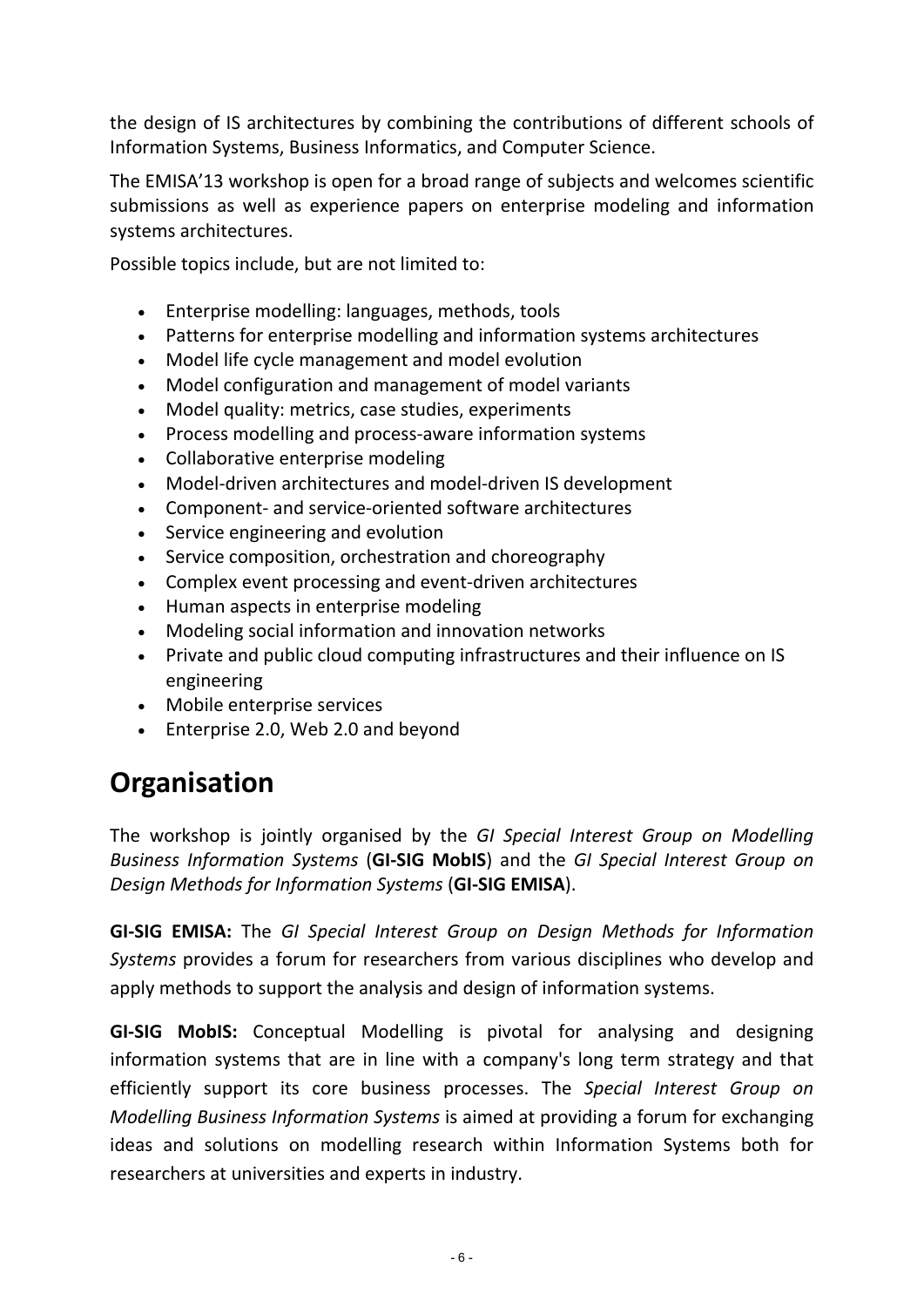## **Paper Submission**

Authors are invited to submit papers limited to 14 pages in length (in English), by May 23th, 2013. Papers have to be formatted according to the *Lecture Notes in Informat‐ ics (LNI)* style guide. Author guidelines can be downloaded from the GI homepage:

www.gi‐ev.de/fileadmin/redaktion/Autorenrichtlinien/guidelines.pdf

Furthermore, document templates for LaTeX as well as Microsoft Word are available:

http://www.gi.de/service/publikationen/lni.html

Accepted papers will be published in the GI LNI series and compete for the EMISA 2013 Best Paper Award. Finally, selected papers will be invited to a Special Issue of the *Journal Enterprise Modeling and Information Systems Architectures* (EMISA).

### **Location**

University of St. Gallen, Switzerland

### **Important Dates**

Submission: May 23, 2013 Notification: July 02, 2013 Final version: July 23, 2013 Workshop: September 05‐06, 2013

### **Programme Committee**

#### **Programme Co‐Chairs**

Reinhard Jung (University of St.Gallen) Manfred Reichert (University of Ulm)

#### **Programme Committee**

Witold Abramowicz (University of Poznan) Antonia Albani (University of St.Gallen) Thomas Allweyer (University of Applied Sciences Kaiserslautern) Colin Atkinson (University of Mannheim) Lars Bækgaard (University of Aarhus) Ulrike Baumoel (University of Hagen) Khalid Benali (University of Lorraine) Martin Bertram (Commerzbank, Frankfurt) Patrick Delfmann (European Research Center for Information Systems (ERCIS)) Jörg Desel (University of Hagen)